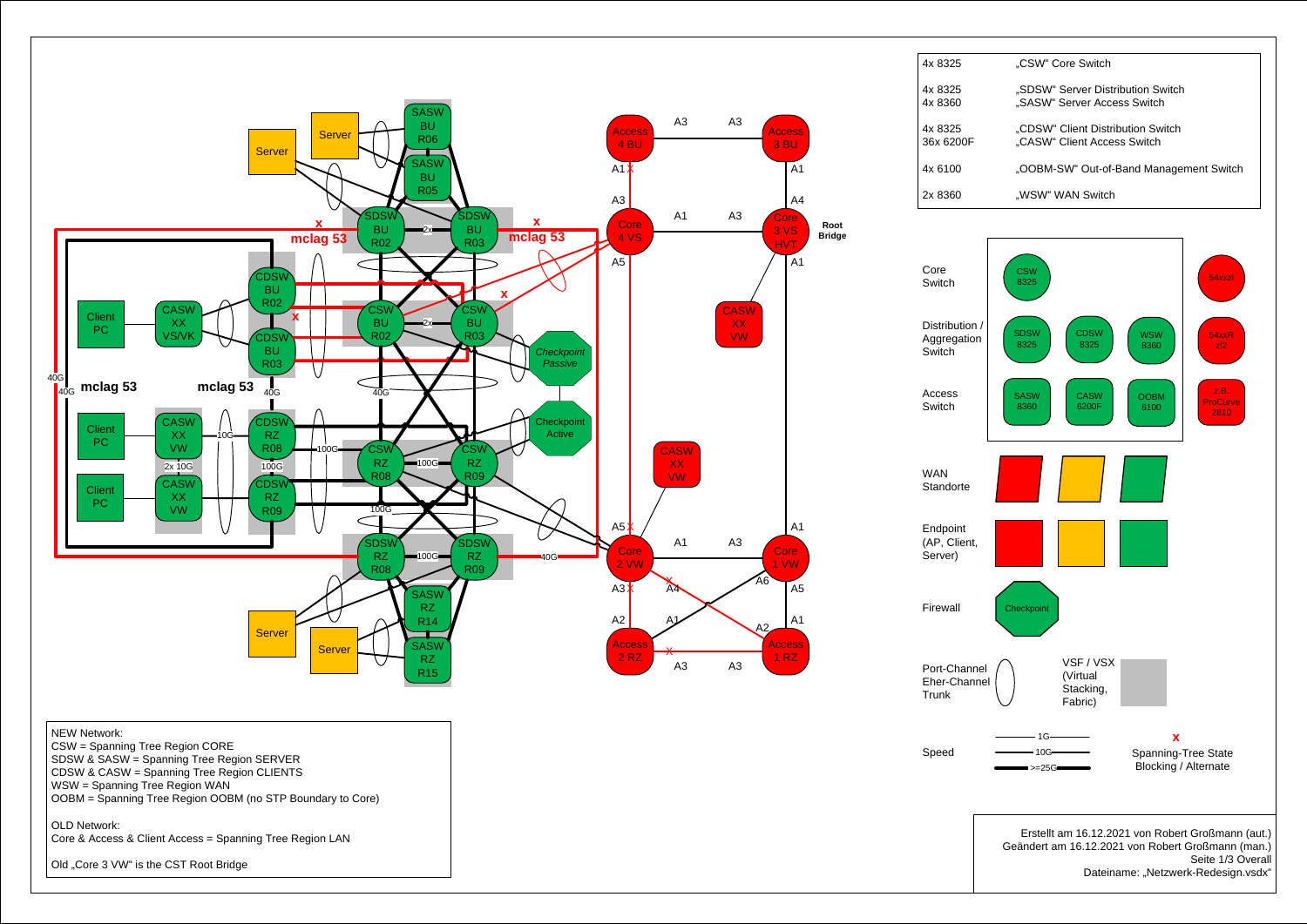

Dateiname: "Netzwerk-Redesign.vsdx"